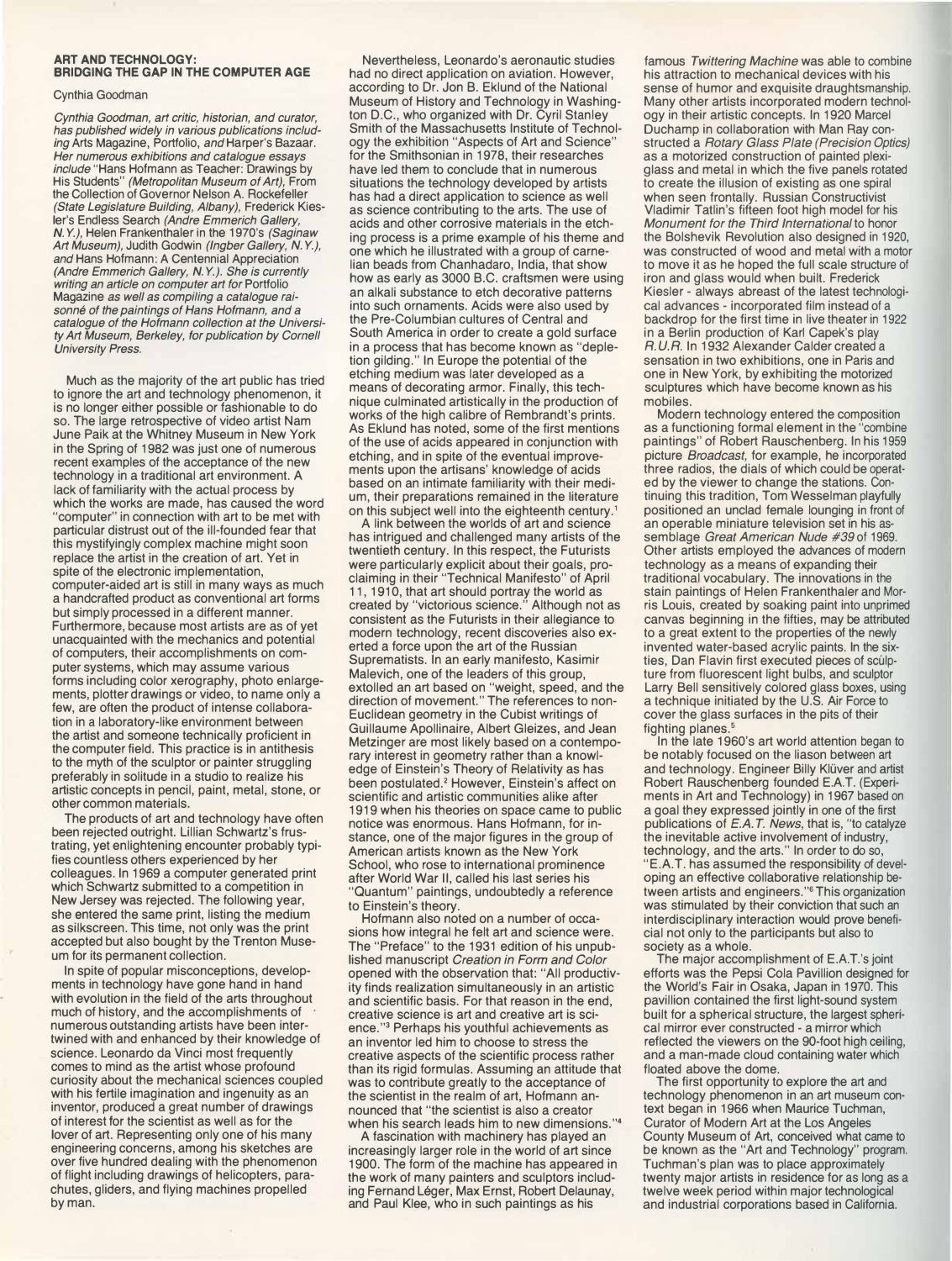Tuchman's proposal was motivated by a belief similar to Klüver's and Rauschenberg's, that giving the selected artists access to modern technology would greatly increase their artistic capabilities and be advantageous to industry as well. Among the 76 artists and their corporate sponsors who eventually participated in this large scale project were Andy Warhol (artist in residence: Cowles Communications, Inc.); Jean Dupuy (artist in residence: Cummins Engine Company, Inc.); Tony Smith (artist in residence: **Container Corporation of America); Claes** Oldenburg (artist in residence: Gemini G.E.L.); and Robert Rauschenberg (artist in residence: Teledyne). The objects created by the artists in this program were exhibited at the Los Angeles County Museum in 1970.

The Machine as Seen at the End of the Machine Age," an exhibition curated by Pontus Hulten at the Museum of Modern Art in New York in 1968, documented artists' attitudes toward technology beginning with Leonardo and continuing through the machinist paintings of Francis Picabia to the "meta-matic" machines of Swiss-born artist Jean Tinguely. Pointing toward the direction of future collaborations, included in this exhibition was Edward Kienholz's Friendly Grey Computer. This construction was seated comfortably in a rocking chair, because as the artist compassionately explained in his operating instructions, "computers sometimes get fatigued and have nervous breakdowns. hence the chair for it to rest in . . . remember if you treat<br>your computer well, it will treat you well."

Also in 1968, Jasia Reichart curated the exhibition "Cybernetic Serendipity: the Computer and the Arts" at the London Institute of Contemporary Art. Her exhibition, the first international survey of computer inspired art, included poetry, painting, sculpture, choreography,<br>music, drawings, films, and architecture, demonstrating how pervasive the use of advanced technology in the creation of art had already become.

It was from within the field of computers that developments with the most radical implications for the art field were to evolve. The exhibition "Software, Information Technology: its new meaning for art," curated by Jack Burnham and sponsored by the American Motors Corporation at the Jewish Museum in New York in 1970, had as its goal to use computers in a museum environment. Planned as a sequel to Pontus Hulten's exhibition "The Machine," Burnham hoped that "Software" would demonstrate "the effects of contemporary control and communication techniques in the hands of artists," encouraging them "to use the medium of electronic technology in challenging and unconventional ways."? Of prime importance, this show was to enable the public to interact with the artists' programs. In the group of artists who took part in 'Software" were Les Levine, Doug Huebler, Robert Barry, John Baldessari, Agnes Denes, Lawrence Weiner, and Hans Haacke. The most astonishing aspect of this exhibition in consideration of the art museum surroundings in which it was shown, was that it contained machines but no traditional works of art.

As much as the previously discussed exhibitions and projects represented major attempts to bridge the art and technology gap, their widely publicized failures and problems contributed significantly to the fact that proponents of the use of technology in the service of art have faced much resistance in their struggle to win acceptance from a majority of the art community. Because of their disagreements, E.A.T. was eventually dismissed by Pepsi as administrator of their pavillion at the 1970 World's Fair. In the Art and Technology program there were also a number of misunderstandings and disappointments arising both from personality conflicts and unrealized expectations on the part of the artists as well as the companies involved. The "Soft-

ware" exhibition was plagued by malfunctioning machinery which further alienated skeptical members of the art world. Critic Thomas B. Hess, described as looking like "shipwrecked victims after thirty days in an open boat" the four, poor, terrified gerbils in Seek, the collaborative installation of Nicholas Negroponte and the Architecture Machine Group from M.I.T., the malfunctioning arm of which was covered by the animals' excrement. He continued with a warning typical of the antagonism provoked by this exhibition, that "artists who become seriously engaged in technological processes might remember . . . what happened to four charming gerbils." With a lack of sympathy also characteristic of the movement's adversaries. Hess concluded by advising those who were disconcerted by the poor performances of the equipment in the show to simply accept that, "the big point in Art and Technology manifestations over the past ten years has been that none of the technology works."

In spite of such negative criticism, the promise of rich interchanges between art and science that aroused international notice at the World's Fair in 1970, has since evolved into an increasingly symbiotic relationship between artists and computers. Whereas some artists, especially those involved in the field of 2-D animation, have turned to the use of computers to facilitate or expedite an existing means of expression, others including David Em, Darcy Gerbarg, and Lillian Schwartz, are increasingly involved in exploring the potential of computer systems to extend their imagery and painting capabilities. Recent computer innovations have allowed others in the field including Jim Blinn, Turner Whitted, Loren Carpenter, Nelson Max, Lance Williams, Ephraim Cohen, and John Whitney, Jr., to name only a few, to explore the challenging new domain of 3-D animation.

Not only is the potential of the computer vast for creating two-dimensional works of art but also for the truly three-dimensional. The computer can assist in the actual fabrication of a sculpture through its participation in the milling process as well as in the conception and design. Ron Resch and Robert McDermott's approximately 40 foot high Hungarian Easter Egg, now installed in Edmonton, Canada, was both fabricated and designed using a computer.<br>The scale-translation difficulties encountered

when rendering a piece of sculpture from a line drawing into a three-dimensional solid have always plagued the sculptor. As sculpture has grown to monumental proportions, this problem has become even more acute and the issue of siting more crucial and frequently troublesome. Whereas it is extremely arduous to move tons of steel on location, it is relatively simple to move a model of even the largest sculpture on the computer screen. Furthermore, not only can the computer aid the sculptor in translating his designs from two dimensions into three, but once a model is constructed, it also allows him to rotate the piece 360 degrees to view it from any side or from ten stories above. This ability is particularly helpful for the growing number of large sculptures commissioned for public spaces. The importance of the opportunity to preview a sculpture on site also increases as the fabrication of pieces without the sculptor present but merely from his designs becomes commonplace.

In much the same way that the computer has proved to be a great aid in solving engineering problems for architecture, computer capabilities have similarly been applied to determine the stresses in large scale pieces of sculpture. The 36 foot high bronze, concrete, and ceramic sculpture Serendipity by Joan Miró, for example, now situated on the plaza west of the Brunswick building in Chicago, Illinois, designed by Skidmore, Owings, and Merrill, was first analyzed in this architecture firm's computer center to determine its structural design before being assembled. Although in this instance the artist was not involved at all in the computations of his sculpture, one cannot dismiss the possibility that in the future the computer might become as commonplace in the sculptor's studio as plaster and welding tools are today.

Jaacov Agam was one of the first internationally recognized artists to take advantage of computers to achieve his desired effects. While Visiting Lecturer at the Carpenter Center for the Visual Arts at Harvard University in 1968, one of Agam's initial computer projects in collaboration with David Cohen was the execution of studies for his sculpture Star of Life, based on the form of the Star of David. By his appreciation of how using computer technology has enabled him to expand his artistic possibilities, Agam is representative of the rising generation of computer artists who are incorporating this tool into their aesthetic vocabulary.

The revolution created by the advent of the computer in the fine arts field is manifest not only in the objects themselves but also in the manner of their presentation to the public. Submitting slides of existing works of art to a jury for possible inclusion in an art show is an accepted procedure. The slides submitted for consideration by the jury of the SIGGRAPH '82 exhibition, however, marked a departure from this practice in that they served as records of works of art which for the most part at the time of entry still existed only in the memories of computer systems around the world. In many cases, both the scale and the method of printing the finished pieces were not yet determined when the slides were submitted. Also because of the dependence upon technical assistance required by many artists in order to execute their plans, there are numerous products of collaborative efforts in the SIGGRAPH '82 Art Show. In addition, the exhibitors - including computer scientists and mathematicians as well as painters, sculptors, video and filmmakers - represent a much broader based group of artists than in a traditional exhibition situation.

The nature of the various works on display depended to a great extent on the capabilities of the systems available to the artists. These systems may vary from high resolution (where the tendency is for the works to be more collaborative efforts) to low resolution (where the artists are more likely to develop their own software). As so far, relatively few painters and sculptors are familiar with computer programs and technology, the direction for the future seems to be one of closing the distance between artists and programmers. It is anticipated that not only will a greater variety of programs and systems soon be available to artists but also that more artists will learn how to do their own programming.

The enormous range of the potential means of expression offered to the artist by the computer is evident in the diversity of the works in the SIGGRAPH '82 Art Show. Some of the captivating new alternatives are represented by Rob Faught's computer-milled bas relief, the plotter drawings of Colette and Charles Bangert, the picture processing in Francis Olschafskie's young ballerina for which the photograph was first scanned into a computer and then the colors were manipulated, and Margot Lovejoy's multiple image etchings based on geodetic data which in their format recall Andy Warhol's use of repetitive imagery (in spite of the discrepancy in the scale of their work). Also of interest are the text manipulation both in Ed Post's frustratingly undecipherable multi-colored message composed of different kinds of letters and numbers some upside down and others in reverse and that in the composition of Joel Slayton, reminiscent of some early twentieth century attempts by the Cubists and the Russian Constructivists to incorporate typography into